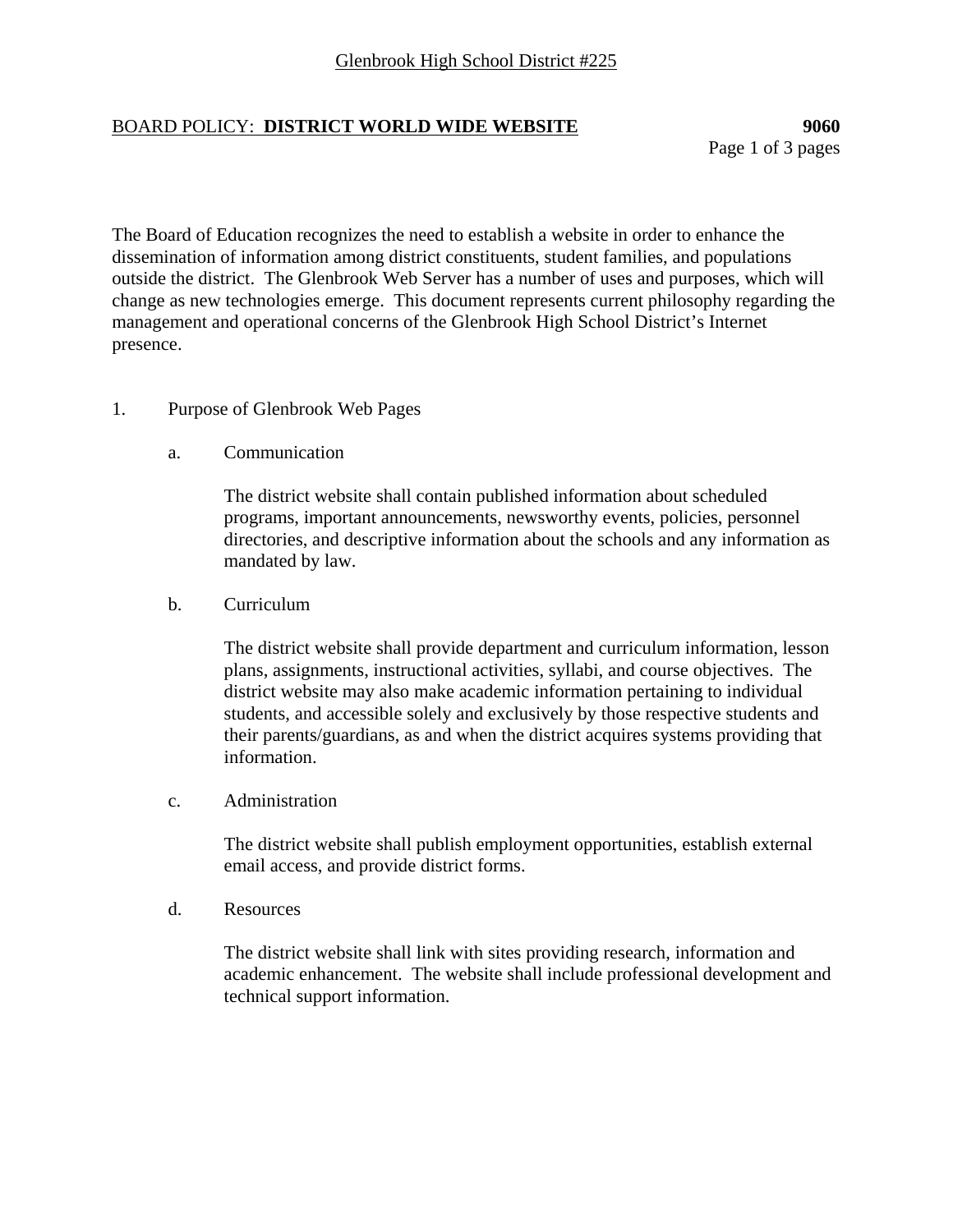e. Other

The website shall be legally compliant and shall contain an appropriate privacy statement, disclosures suitable for minors' access, and appropriate terms and conditions with respect to any e-commerce activities. The website will contain appropriate security protocols to ensure the integrity of the information provided on the website, and to guard the confidentiality of its individual students.

2. Guideline for Contents of Glenbrook Web Pages

The following are guidelines for the content of Glenbrook web pages. All material must comply with applicable Board Policies and state and federal laws. Web pages data and information posted on the district servers represent and remain the property of the district, not the individual, and remains subject to the district's control and discretion.

- a. All content posted on the district website must adhere to Board Policy #7220, Purpose and Use of Computer and Network Resources.
- b. (i) No personal information about employees of the district should be posted on the website.
	- (ii) No personal information about individual students should be posted on the website, except as may be accessible solely and exclusively by the students and their parents/guardians, as those systems, with appropriate security protocols, are acquired by the district.
- c. The likeness or photo of a student may be published on the website unless the district has on file a directive from the parent or guardian not to use the likeness.
- d. The likeness or photo of an employee may be published on the website unless the district has on file a directive from the employee not to use the likeness.
- e. Names, titles, work phone numbers and work e-mail addresses of employees are public information and may be published on Glenbrook web pages.
- f. It is inappropriate to advertise privately-provided or commercially-available services and products on the Glenbrook web site, except as being offered by school-sponsored or affiliated clubs or organizations.
- g. Space on the Glenbrook servers may be provided for teachers to create professional web pages for instructional purposes.
- h. Space for personal student home pages will not be provided.
- i. Individual classes and sponsored groups are encouraged to maintain home pages if the teacher or sponsor of the participating group takes responsibility for content and maintenance of the information.
- j. All web pages developed and maintained by an individual class, sponsored group, athletic team or school-sponsored activity, parent support organization or event must be under the established domain of District 225 and developed with the full knowledge of the school administration and district technical staff. Inclusion, exclusion or editing of content on such websites shall be subject to district control and at the district's sole discretion.